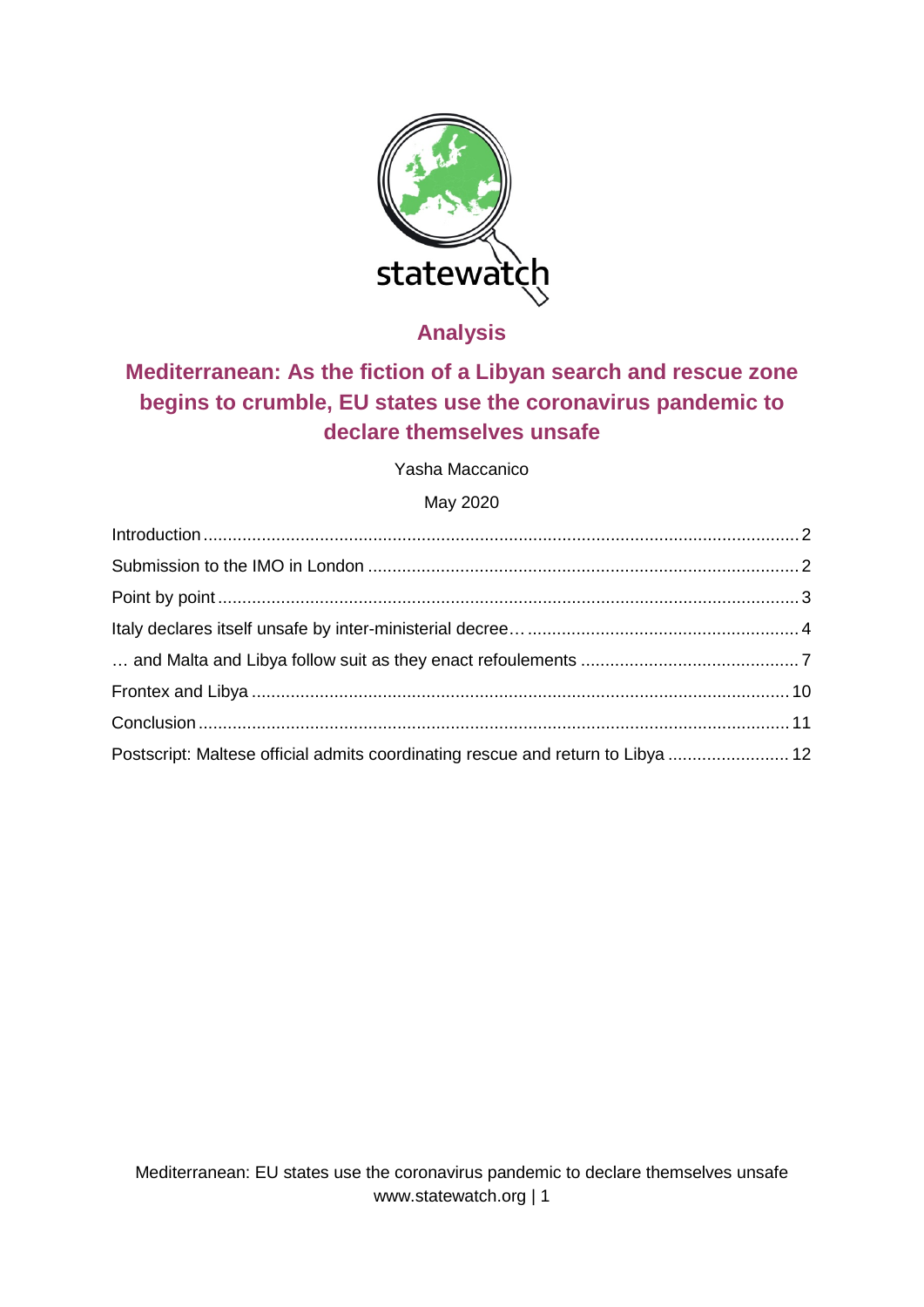## <span id="page-1-0"></span>**Introduction**

The search and rescue zone assigned to Libya in the central Mediterranean has been obvious since its inception as a fiction that was useful to assert EU efforts to reduce the number of arrivals by sea. Shortly after a submission to the International Maritime Organization (IMO) was filed in late March 2020, calling for it to be scrapped for not fulfilling the relevant requirements, attempted sea crossings from Libya resumed. EU states responded by opportunistically declaring themselves unsafe due to the Covid-19 emergency.

Frontex aircraft were monitoring events from the sky, and over the Easter weekend (11-12 April) one vessel which seemed to have disappeared was returned to Libya, with five dead people on board and seven reported as having drowned at sea. At least one Maltese official has confirmed a personal role in coordinating *refoulements* such as these, on the orders of the prime minister's office, for the last three years.

In a separate operation, the NGO rescue vessel Alan Kurdi rescued people who were in danger at sea before being denied permission to disembark for over ten days, with over 150 people on board. The Council of Europe's Commissioner for Human Rights, Dunja Mijatović, responded by declaring that:

*"Despite the unprecedented challenges European countries face due to COVID-19, saving lives at sea and disembarking survivors in a safe port must continue".*

## <span id="page-1-1"></span>**Submission to the IMO in London**

-

"*The Libyan SAR zone is an illusion*", according to a submission to the International Maritime Organization (IMO) filed by *Open Arms*, the *Comitato Nuovi Desaparecidos*, *Progetto Diritti* and a team of lawyers specialised in migration, alongside independent Italian MP Gregorio De Falco (formerly of the 5 Star Movement, and a cruise ship captain).<sup>[1](#page-1-2)</sup> News of this submission was reported by Emilio Drudi in *Tempi Moderni* on 31 March.[2](#page-1-3)

The document argues that Libya does not fulfil the essential requirements to control a maritime search and rescue area as it lacks an operative centre for receiving distress calls and organising and co-ordinating sea rescues, and does not have adequate radio communications capabilities on the coast or in secondary sites. Neither does Libya have an adequate fleet, helicopters or aerial vessels for carrying out monitoring or rescues – not to mention the fact that Libya cannot be considered a place of safety, as confirmed by the Italian Court of Cassation's sentence in the case of Carola Rackete and *Sea Watch 3*, which reaffirmed that rescues must end in a place of safety.

All of this has been common knowledge since the notification of the Libyan SAR zone to the IMO in December 2017. The fiction is convenient for the EU because it allows Italy and Malta to relinquish their duties to rescue and receive migrants who may be in danger during sea crossings. The submission by *Open Arms* and others requests that the IMO strike this SAR

<span id="page-1-3"></span><span id="page-1-2"></span><sup>1</sup> Facebook page of the Comitato Giustizia per i nuovi desaparecidos del Mediterraneo, https://www.facebook.com/nuovidesaparecidos: Progetto Diritti website, [https://www.progettodiritti.it](https://www.progettodiritti.it/) 2 "Esposto All'Imo Per Demolire L'alibi Della Zona Sar Libica", Emilio Drudi, 31.3.2020, Tempi Moderni, [http://www.tempi-moderni.net/2020/03/31/esposto-allimo-per-demolire-lalibi-della-zona-sar](http://www.tempi-moderni.net/2020/03/31/esposto-allimo-per-demolire-lalibi-della-zona-sar-libica/)[libica/](http://www.tempi-moderni.net/2020/03/31/esposto-allimo-per-demolire-lalibi-della-zona-sar-libica/)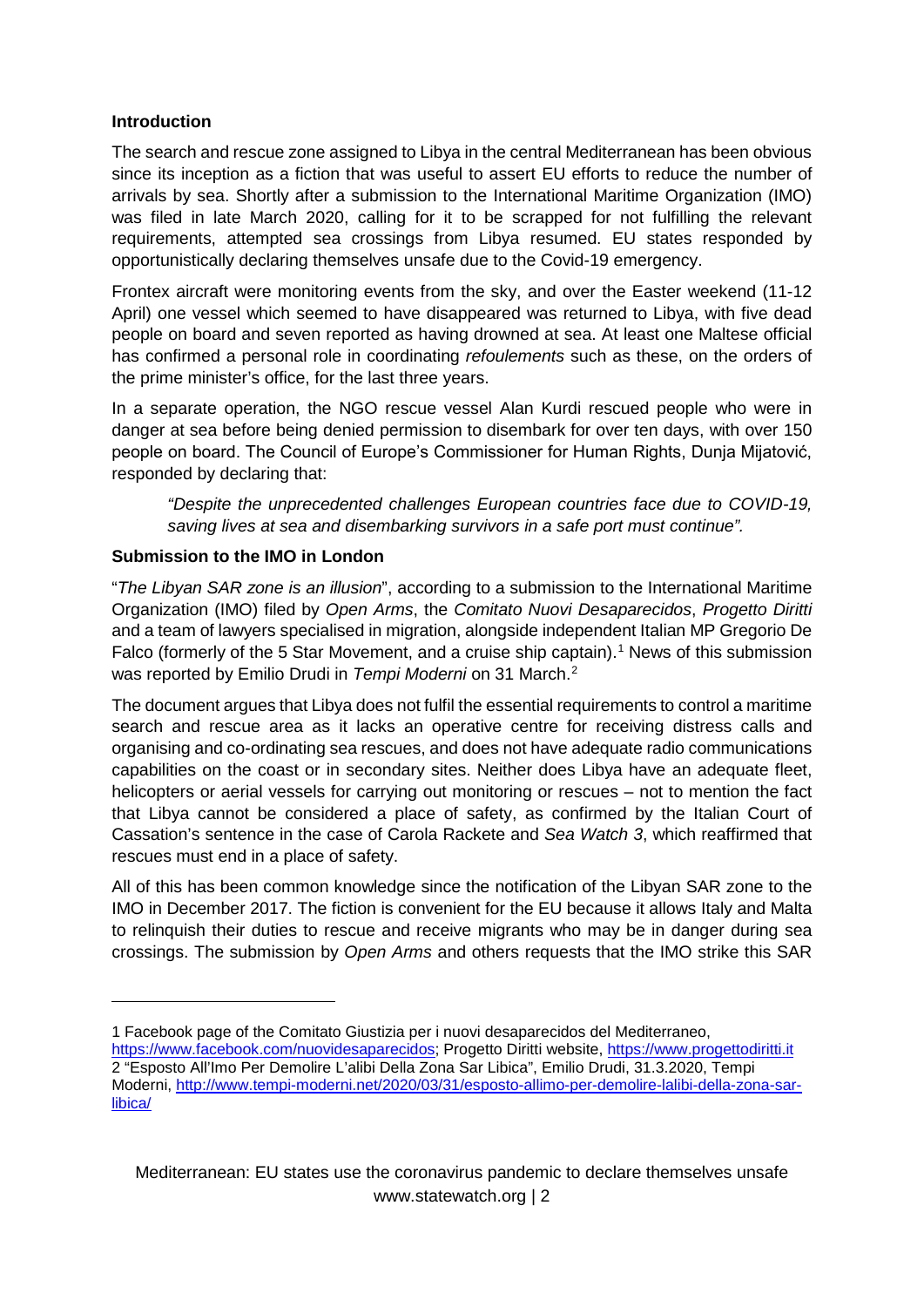zone from international records and registers, because it is purely nominal and puts more lives in peril at sea than it contributes to saving.

The submission was also sent to the International Criminal Court (ICC), which was recently contacted by the International Organisation on Migration (IOM) due to continuing *refoulements* enacted by Libyan coastguards coordinated by European actors. Striking off the Libyan SAR zone from international registers would contribute to dismantling an alibi which the EU as a whole, with Italy at the forefront, has used to justify policies and practices of closure and *refoulement*.

## <span id="page-2-0"></span>**Point by point**

The submission's case rests on four points to call for a cancellation of the SAR zone.

## **1. Equipment, resources and technical capabilities**

The submission argues that Libya does not possess even a fraction of the necessary capabilities for managing a SAR zone, which is crucial for the safety of thousands of people's lives. It lacks a maritime or joint rescue coordination centre, a central operative office and coastal radio stations, meaning that it is not in a position to autonomously coordinate SAR operations, and it sometimes even fails to receive distress calls issued by radio at sea.

The submission points to claims that Italian navy ships may be coordinating the Libyan coastguard (which the Italian judiciary is investigating). Malta also appears to be involved. A colleague of former Maltese prime minister Joseph Muscat, Neville Gafà, said to journalists enquiring about SAR cooperation between Libya and Malta, that intergovernmental cooperation regarding migration was ongoing, and that the Maltese armed forces including the Navy were coordinating rescue efforts by the Libyan Coast Guard in the Mediterranean (Gafà has now stated that he personally helped coordinate pushbacks on the orders of the prime minister's office – see the postscript to this article). However, Libya's naval resources consist of crafts donated by Italy and are inadequate for accomplishing this role, and the Coast Guard do not have any helicopters or aircraft deployed for SAR purposes.

## **2. The Libyan Coast Guard**

The Libyan Coast Guard is the crucial actor for SAR operations. However, it is not a single unified structure, but rather a collection of command centres answering to different authorities and local power figures, without a single chain of command acting on behalf of the state. Each of these command centres has its own interests, organisation and operative sphere, and the crews have been criticised for their treatment of rescued persons. Their capabilities and the system they use to intervene sometimes results in the people the Libyan Coast Guard is supposed to rescue being further endangered.

## **3. Safe harbour**

On the crucial issue of rescues having to end in a safe harbour, the submission clearly states that there is no way for Libya to be considered a "*safe harbour*" in which to disembark shipwrecked people rescued at sea. The submission states it is a "*living hell*" for people trapped in Libyan territory (particularly in Tripolitania), spattered with detention facilities (*laagers* is the submission's preferred term) where death, torture, rape, slave labour, abuses and violence are daily occurrences. Press reports over the last few years, as well as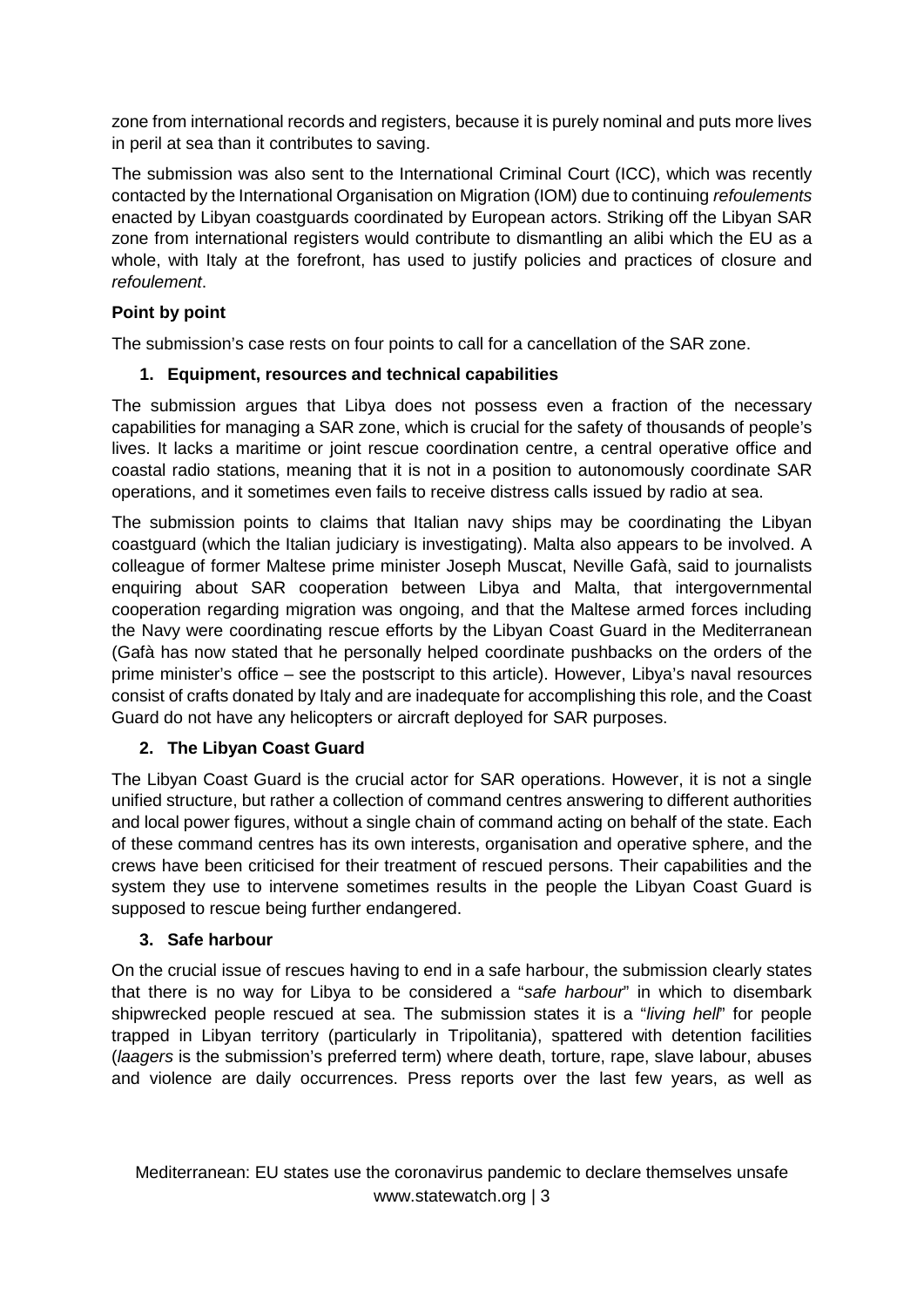complaints by NGOs and horrific, repetitive reports by international bodies including UNHCR, IOM and the UN mission in Libya, provide evidence of this.

A sentence by the Milan court of assizes that convicted a Somali trafficker describes the Bani Walid camp – that the EU insists on calling a reception or detention centre – as reminiscent of Nazi *laagers*. More recently, and in agreement with what they have been reporting for several years, UNHCR and IOM have called on the international community to evacuate migrants and refugees from Libyan camps, as many as possible as swiftly as possible, with a view to closing them definitively. The civil war that intensified again in April 2019 and the battle for Tripoli make the situation even worse, where numerous migrants and refugees have been killed or injured, alongside many Libyan civilians. This must be considered relevant to the fact that a rescue operation can only be considered accomplished once people disembark in a safe port. This point was re-affirmed by the Italian Court of Cassation in the acquittal of Carola Rackete in the *Sea Watch 3* case (Rackete was charged for entering Italian territorial waters, and then the port of Lampedusa, without authorisation).

## **4. Mass indiscriminate** *refoulements*

The final point in the submission concerns mass indiscriminate *refoulements*, because if the Libyan Navy or Coast Guard intercept or block people in boats at sea, it cannot be considered a rescue operation. Rather, they are large-scale and indiscriminate *refoulements* of the people

#### **Previous coverage**

*Statewatch analysed both the nature of the Libyan SAR zone, the legal violations and the serious irregularities that it entails.*

*[Anti-migration cooperation between](http://www.statewatch.org/analyses/no-356-some-truths-about-libya.pdf)  [the EU, Italy and Libya: some truths,](http://www.statewatch.org/analyses/no-356-some-truths-about-libya.pdf) March 2020*

*[The Commission and Italy](https://www.statewatch.org/analyses/no-344-Commission-and-Italy-tie-themselves-up-in-knots-over-libya.pdf) tie [themselves up in](https://www.statewatch.org/analyses/no-344-Commission-and-Italy-tie-themselves-up-in-knots-over-libya.pdf) knots over Libya, June 2019*

in vessels who are taken back to a place where they obviously do not want to go. Their despair is such that they sometimes prefer jumping into the sea, putting their lives in peril, rather than being forced to board socalled rescue boats that will take them back to Libya and the hell that they managed to escape. Substantively, this practice appears to violate the law of the sea, international law, the 1951 Geneva Convention and the Italian Constitution. The submission recalls that, in 2020, this fate has been experienced by the 2,200 people the Libya Coast Guard claims it has saved.

#### <span id="page-3-0"></span>**Italy declares itself unsafe by inter-ministerial decree…**

The novel coronavirus pandemic is a tragedy that has brought to the surface the structural flaws in states' public health provision. At the same time, it has provided the 'mother of all pretexts' to border-mongers and migration prohibitionists, and Italy was swift to take advantage. As the umpteenth instance unfolded of sea vessels needing rescuing and vessels known to be in distress being left at sea despite distress calls being received, an interministerial decree was signed on 7 April by the ministers of infrastructure and transports minister in concert with the foreign affairs minister, the interior affairs minister and the and health minister.<sup>[3](#page-3-1)</sup> Article 1 of this decree does not require comment:

-

<span id="page-3-1"></span><sup>3</sup> The inter-ministerial decree of 7 April 2020,

[https://www.avvenire.it/c/attualita/Documents/M\\_INFR.GABINETTO.REG\\_DECRETI\(R\).0000150.07-](https://www.avvenire.it/c/attualita/Documents/M_INFR.GABINETTO.REG_DECRETI(R).0000150.07-04-2020%20(3).pdf) [04-2020%20\(3\).pdf](https://www.avvenire.it/c/attualita/Documents/M_INFR.GABINETTO.REG_DECRETI(R).0000150.07-04-2020%20(3).pdf)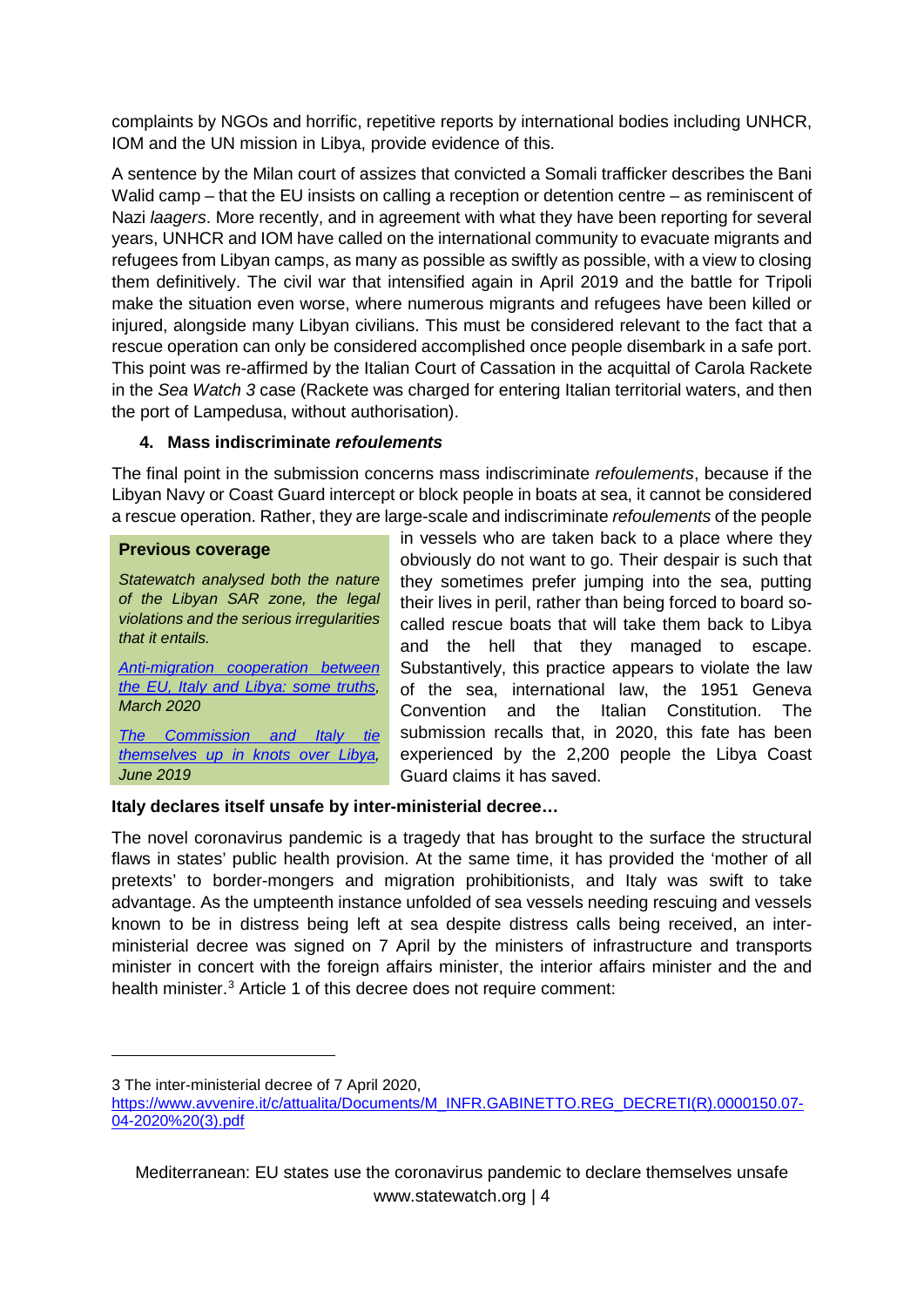*"1. For the entire duration of the national health emergency deriving from the spread of the Covid-19 virus, Italian ports do not ensure the necessary requirements to be classified and defined as a Place of Safety [English in the original], in accordance with provisions in the Hamburg Convention on maritime search and rescue, in cases involving rescues undertaken by naval units flying a foreign flag outside of the Italian SAR zone."*

This appeared to accomplish the ultimate goal of efforts by successive interior ministers (Marco Minniti and Matteo Salvini were prominent in these) to assert the principle that rescuers' nationality is a valid reason to obstruct sea rescues, forbid disembarkation and keep vulnerable people at sea. This contravenes a central plank of the law of the sea, namely, that ships should be encouraged to undertake rescues because states will minimise their inconvenience for engaging in a prescribed duty.

Professor Fulvio Vassallo Paleologo of Palermo University noted that if the hierarchy of sources of law still deserves recognition, then the decree, as an administrative act, cannot be used to seriously affect legal provisions that are also disciplined by international conventions. He argued that:

*"You cannot use the state of emergency deriving from a pandemic to further criminalise humanitarian rescue interventions enacted by NGO ships, which are denied a safe port in which to disembark, thus impeding the completion of sea rescue operations in the open sea".*

Vassallo Paleologo notes that through this decree, the government has used a health emergency to worsen provisions adopted by its predecessor (the *Lega*/Five Star Movement coalition), whose hostility to migrants was explicit.

The premises justifying the decree include several international instruments on human rights and the law of the sea which are contravened by its content, along with references to national, international and global measures related to the Covid-19 pandemic allowing the adoption of emergency provisions. The decree says, essentially, that the Covid-19 crisis makes it impossible for Italy to be considered, or to provide, "*safe places*". There are four considerations in the decree that reveal its opportunism.

Firstly, this is because the health services and personnel are overburdened, and any activity would affect the functioning of the national health service. Secondly, it cannot be excluded that some rescued people may have Covid-19. Thirdly, police and law enforcement personnel are deployed on a large scale to monitor compliance with restrictions introduced to tackle the emergency and ensure the effectiveness of measures to prevent the virus spreading. The fourth and final premise does away with principles of the law of the sea introduced to ensure that vessels engage in rescue activities without suffering detrimental consequences, in terms of time and commercial interests:

*"DEEMING that assistance and care activities to be enacted in a '"safe port'" can be*  ensured by the country whose flag the naval units fly if they have undertaken *operations outside of the Italian SAR zone, without having been coordinated by the Rome MRCC [Maritime Rescue Coordination Centre].".* 

Four NGOs engaged in sea rescues promptly wrote a letter to the Council of Europe Commissioner for Human Rights, Dunja Mijatović, informing her of the decree and of several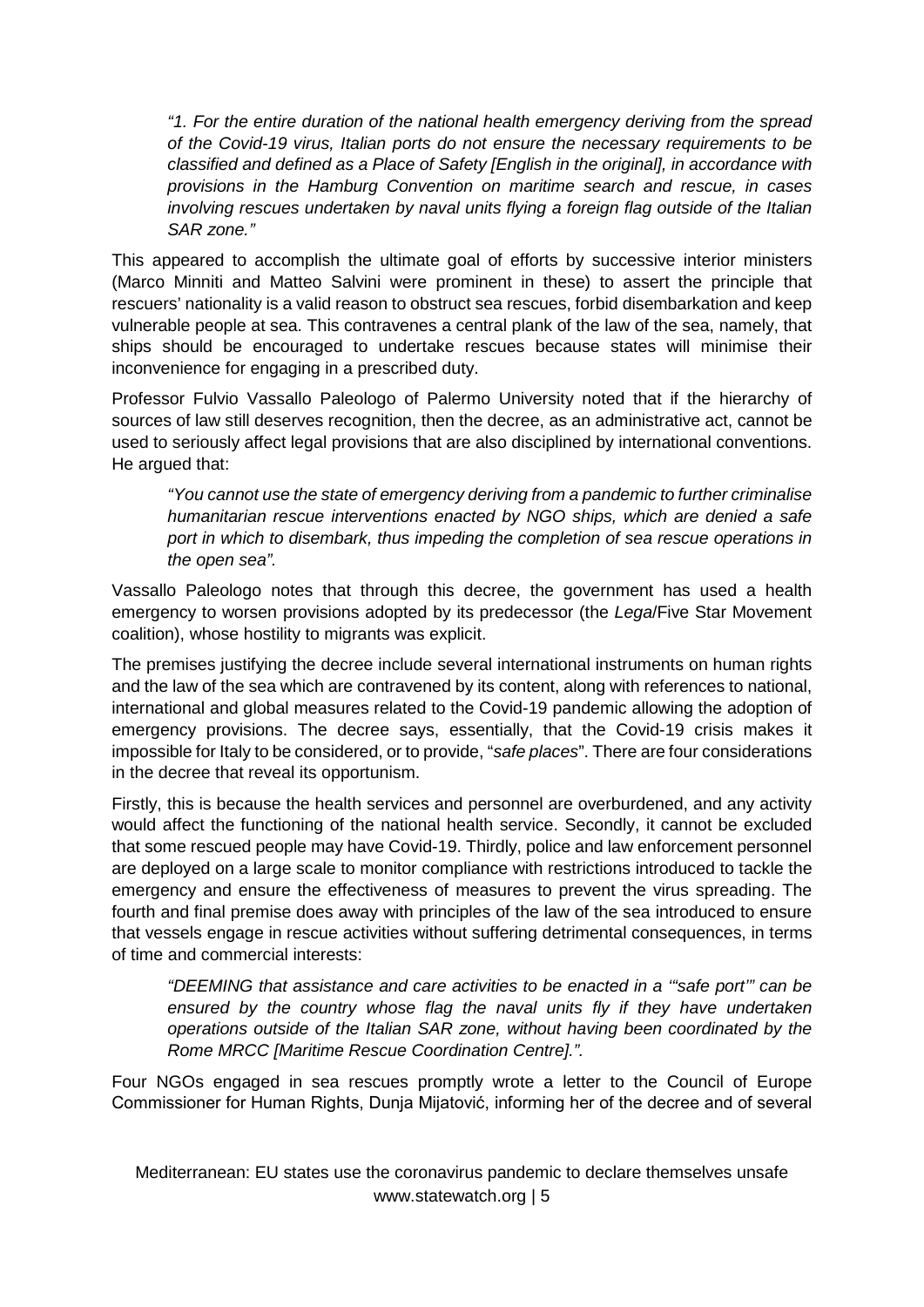flaws in both the text and its consequences in practice, starting from not assigning a place of safety (POS) to foreign civilian rescue vessels.[4](#page-5-0) They say the adopted measures are: "*devoid of any logical or empirical foundation, widely discriminatory and entirely disproportionate in relation to their stated objectives, as well as clearly contravening international treaties and, in particular, the [European] Convention [on Human Rights]* [ECHR] *which the decree nonetheless evokes*".

In more concrete terms, the letter considers it troubling that a hypothetical risk of rescued people being infected:

*"can be used to infer, in a general and abstract way, that there is a current and concrete threat to the national public well-being, nor does it seem acceptable that such a relevant measure that is liable to affect the fundamental rights of people rescued at sea guaranteed by the Convention's articles 2 and 3 may be adopted on purely preventative grounds.".* 

Before pointing to norms of international law that cannot be derogated, even during emergencies, like the "*right to life, the prohibition of torture or inhuman and degrading treatment*" (all of which are at risk in Libya and the central Mediterranean) and asking the Commissioner to intervene, the four NGOs highlighted the situation of the *Alan Kurdi* (Sea Eye), that at that moment was at sea with 150 rescued people on board. These people were vulnerable and many of them had undergone "*atrocious violence*" and "*systematic human rights violations*", yet Italy was not assigning it a place of safety (POS) in which to disembark.

In a statement on 16 April 2020, Commissioner Mijatović, called on Council of Europe (CoE) member states:

*"to promptly respond to any call of distress at sea, deploy the necessary rescue capacity in a timely manner, and effectively co-operate to identify a place of safety where survivors can be disembarked, taking all necessary measures to protect the health of all involved".[5](#page-5-1)*

She mentioned problematic past state practices that had undermined rescue operations in the Mediterranean and noted that responses to the Covid-19 emergency had resulted in Italy and Malta both closing their ports to NGO vessels and not providing customary rescue and disembarkation for people and vessels in distress. This development "*has further aggravated existing gaps in SAR operations in the Central Mediterranean*". Whilst acknowledging the difficulties faced by both countries and encouraging both flag states and members of the CoE to lend support and assistance to coastal states, the statement ended bluntly:

*"The COVID-19 crisis cannot justify knowingly abandoning people to drown, leaving rescued migrants stranded at sea for days, or seeing them effectively returned to Libya where they are exposed to grave human rights violations. European solidarity and* 

<https://twitter.com/SeaWatchItaly/status/1248989200340353024/photo/1>

-

<span id="page-5-1"></span>5 Commissioner for Human Rights, Council of Europe, 'States should ensure rescue at sea and allow safe disembarkation during the Covid-19 crisis', 16 April 2020,

<span id="page-5-0"></span><sup>4</sup> Letter from Mediterranea Saving Humans, Médécins sans Frontières Italy, Open Arms Italia and Sea Watch, original (in Italian),

[https://www.coe.int/en/web/commissioner/-/states-should-ensure-rescue-at-sea-and-allow-safe](https://www.coe.int/en/web/commissioner/-/states-should-ensure-rescue-at-sea-and-allow-safe-disembarkation-during-the-covid-19-crisis)[disembarkation-during-the-covid-19-crisis](https://www.coe.int/en/web/commissioner/-/states-should-ensure-rescue-at-sea-and-allow-safe-disembarkation-during-the-covid-19-crisis)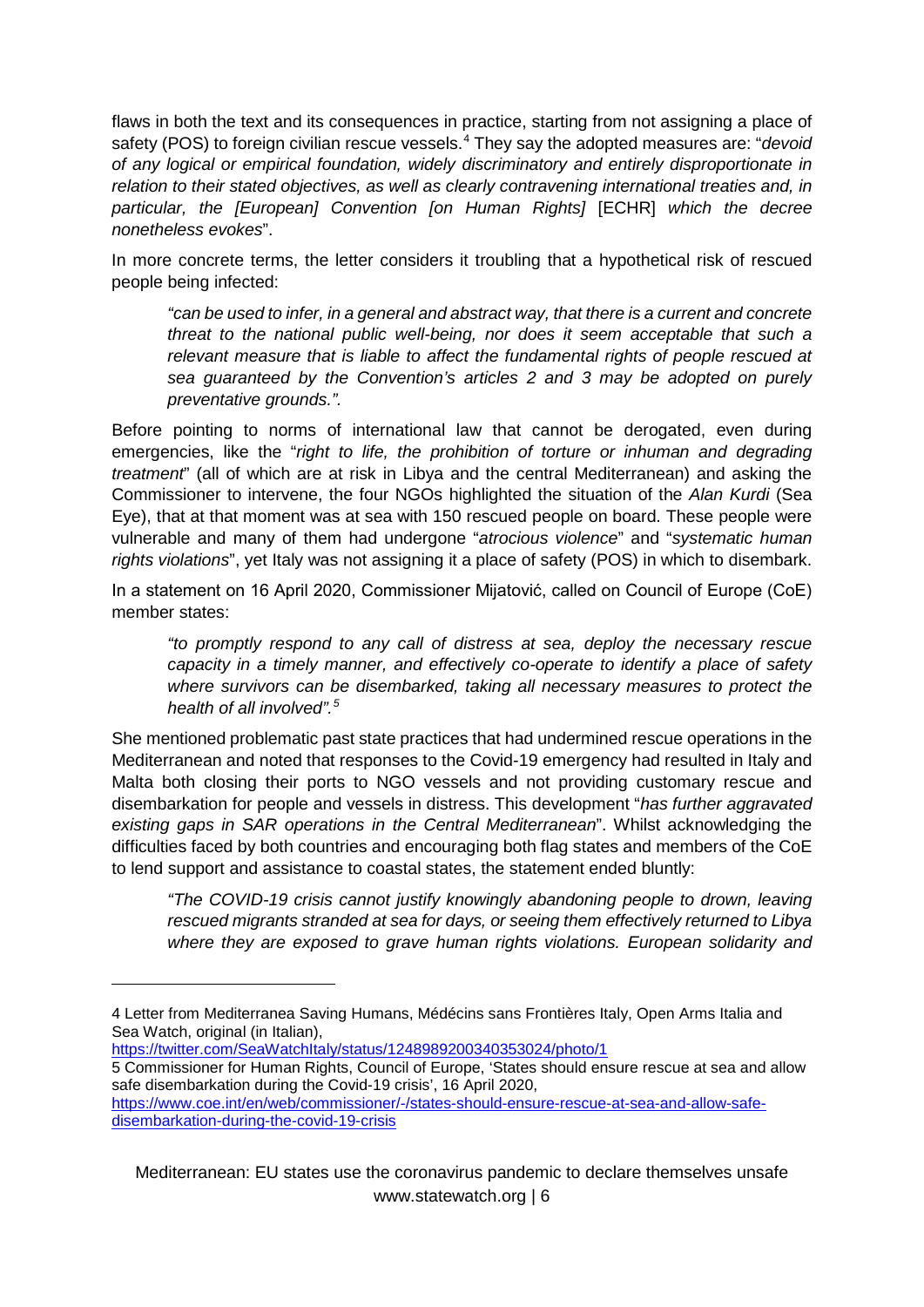*concrete action to share responsibility and protect human rights is now more than ever of the essence".*

*ASGI*, the Italian Association of Juridical Studies on Immigration, reacted to the decree by calling for it to be immediately abrogated and producing a detailed legal analysis.<sup>[6](#page-6-1)</sup> The decree is interpreted as a "*general*" instruction for authorities not to assign a POS to foreign rescue vessels, disregarding the need for cases to be assessed individually and the manageable number of people involved (434 in 2020, up to 14 April), whose rights should be protected "*with – and not at the expense of – public health*". The critical points that *ASGI* raises are:

- 1. a decree cannot be used to close Italy's ports to vessels undertaking SAR activities;
- 2. assigning a place of safety to a rescue vessel amounts to "*safeguarding people's rights concretely*"
- 3. Medical monitoring measures (quarantine) can be implemented either on vessels or in other medical or residential accommodation;
- 4. the 1979 Hamburg Convention requires timeliness in assigning a POS and consideration of circumstances including a situation of distress, weather and sea conditions and rescued people's personal conditions;
- 5. a decree cannot lessen the Italian MRCC's operative reactiveness, serve as a pretext to enact *refoulements* or to discourage, dissuade or delay rescue operations of people fleeing Libya, to which people cannot ever be returned as Libyan ports are not places of safety (1951 Geneva Convention on refugees);
- 6. there is a risk of a "*de facto derogation*" of international and constitutional norms by decree, contrary to contractual obligations and fundamental principles for the functioning of the Italian state.

-

#### **Previous coverage**

*Statewatch has been tracking how decrees are being used to subordinate human rights and the law of the sea to the strategic objectives of policies against "irregular" migration at the national and EU levels:*

*[Italy renews Memorandum with Libya,](https://www.statewatch.org/analyses/no-357-renewal-italy-libya-memorandum.pdf)  [as evidence of a secret Malta-Libya](https://www.statewatch.org/analyses/no-357-renewal-italy-libya-memorandum.pdf)  [deal surfaces,](https://www.statewatch.org/analyses/no-357-renewal-italy-libya-memorandum.pdf) March 2020*

*[Italy's redefinition of sea rescue as a](https://www.statewatch.org/analyses/no-341-italy-salvini-boats-directive.pdf)  [crime draws on EU policy for](https://www.statewatch.org/analyses/no-341-italy-salvini-boats-directive.pdf)  [inspiration,](https://www.statewatch.org/analyses/no-341-italy-salvini-boats-directive.pdf) April 2019*

*[Statewatch translation of the](http://statewatch.org/news/2020/may/coe-appeal-italy.htm) joint NGO letter to the [Council of Europe](http://statewatch.org/news/2020/may/coe-appeal-italy.htm)  [Commissioner for Human Rights](http://statewatch.org/news/2020/may/coe-appeal-italy.htm), 11 April 2020*

#### <span id="page-6-0"></span>**…and Malta and Libya follow suit as they enact refoulements**

*Notwithstanding the calls issued by the Commissioner for Human Rights, during the Easter weekend Italy and Malta committed all of the actions of which she disapproved, namely, "abandoning people to drown, leaving rescued migrants stranded at sea for* 

<span id="page-6-1"></span><sup>6</sup> Nota ASGI. 'ASGI chiede l'immediata revoca del decreto interministeriale del 7 aprile 2020. L'Italia è sempre vincolata all'obbligo di fornire un porto sicuro alle persone salvate in mare', 15 April 2020, [https://www.asgi.it/wp-content/uploads/2020/04/Nota-ASGI-porti-e-accoglienza-porti-sicuri-COVID14-](https://www.asgi.it/wp-content/uploads/2020/04/Nota-ASGI-porti-e-accoglienza-porti-sicuri-COVID14-4-2020-def.pdf) [4-2020-def.pdf;](https://www.asgi.it/wp-content/uploads/2020/04/Nota-ASGI-porti-e-accoglienza-porti-sicuri-COVID14-4-2020-def.pdf) Associazione Studi Giuridici sull'Immigrazione press statement, 'Soccorsi in mare: ASGI chiede l'immediata revoca del decreto interministeriale del 7 aprile 2020', 15 April 2020, <https://www.asgi.it/asilo-e-protezione-internazionale/soccorsi-nota/>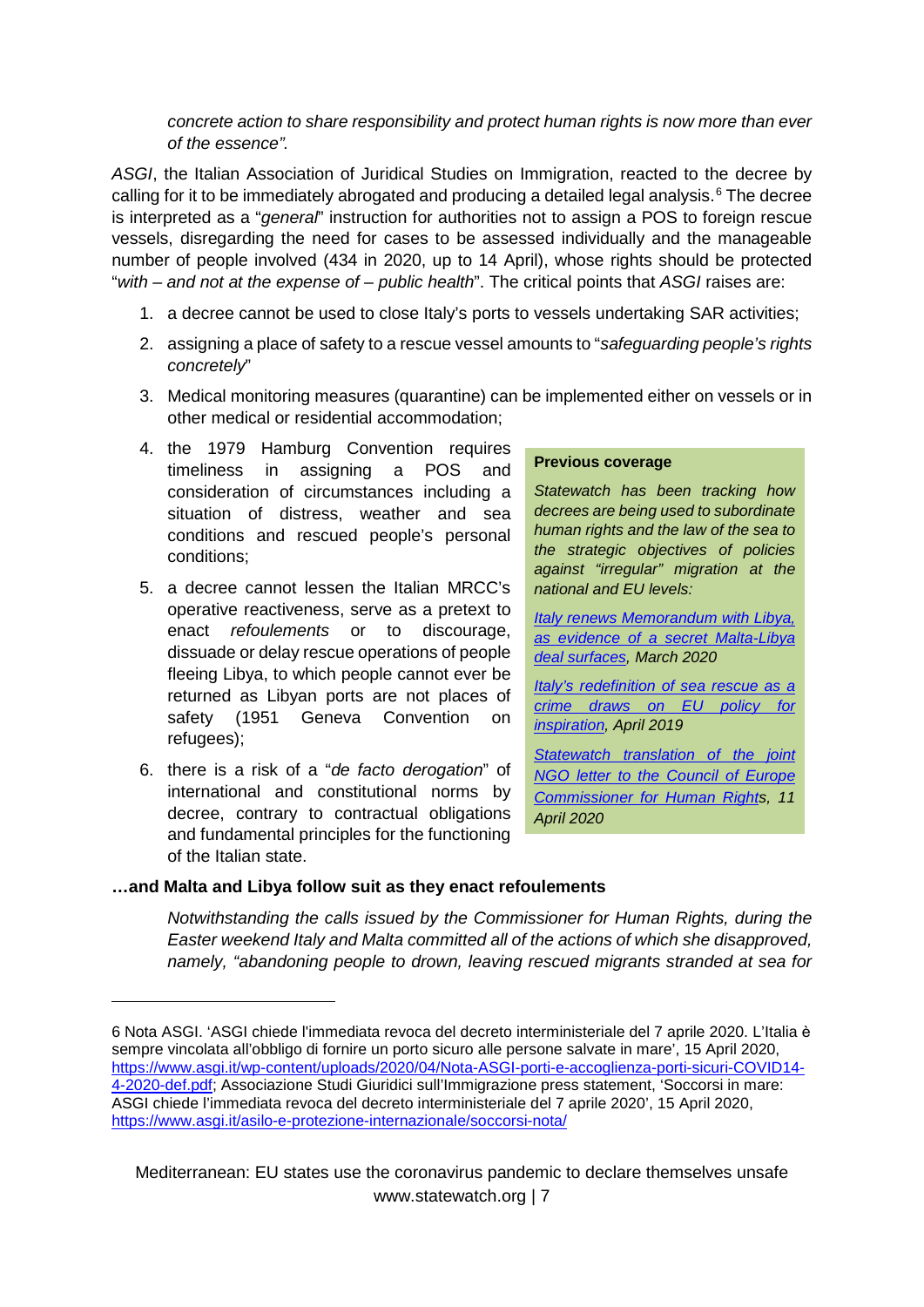*days, or seeing them effectively returned to Libya where they are exposed to grave human rights violations."* 

*Alarm Phone*, an NGO that maintains radio and telephone contacts with people at sea and alerts rescue coordination centres about distress calls it receives, was at the heart of these events. After spending several days and nights in contact with vessels in distress and requesting that states enact SAR operations, *Alarm Phone* produced a chronology of events that includes details of omissions and the malfunctioning of the Libyan SAR zone. Its report '*Twelve deaths and a secret push-back*' confirms that Libyan ports are not safe, that the Maltese Armed Forces were in fact coordinating operations with the Libyan Coast Guard and attempting to dissuade migrants by misusing their powers, and that leaving people in hazardous conditions at sea has become official policy.

The report begins in the following terms:

*"Twelve people have lost their lives due to European action and inaction in the Mediterranean Sea. Authorities in Malta, Italy, Libya, Portugal, Germany, as well as the EU border agency Frontex were informed about a group of 55 [eventually 63 people] in distress at sea but chose to let twelve of them die of thirst and drowning, while orchestrating the forced return of the survivors back to Libya, a place of war, torture, and rape.*

*As we will show in this report, and contrary to Malta's claims, the boat had drifted within the Maltese Search and Rescue (SAR) zone, not far from the Italian island of Lampedusa. All authorities have failed to intervene, using the COVID-19 pandemic as an excuse to dramatically breach the law of the sea as well as human rights and refugee conventions. Though foremost the Armed Forces of Malta, all these authorities hold responsibility for the death of twelve human beings and the suffering of dozens of others." [7](#page-7-0)*

The report covers a number of crucial issues:

-

- Libyan admission that it was unable to intervene on the morning of Saturday 11 April: *"The Libyan Coastguard now only does coordination work because of COVID-19, we can't do any rescue action, but we are in contact with Italy and Malta."*
- Confirmation from Frontex that its aircraft had spotted the vessels in danger and informed the relevant MRCCs in Italy, Libya, Malta and Tunisia on 10 April.
- A call-out was issued by the Maltese MRCC to merchant vessels on 14 April, calling for them to rescue one of the vessels in distress. When the cargo ship *Ivan* responded, seven passengers died during the rescue operation in adverse weather conditions and with Maltese Armed Forces support, before two different private vessels took over.
- On the evening of 14 April, Malta stated that all SAR operations had been completed, without mentioning a boat that was missing until the arrival of the surviving 56 people (including five bodies) in Libya was confirmed on the following morning, for which Malta admitted its coordination role.

<span id="page-7-0"></span><sup>7</sup> 'Twelve Deaths and a Secret Push-Back to Libya', *Alarm Phone*, 16 April 2020, <https://alarmphone.org/en/2020/04/16/twelve-deaths-and-a-secret-push-back-to-libya>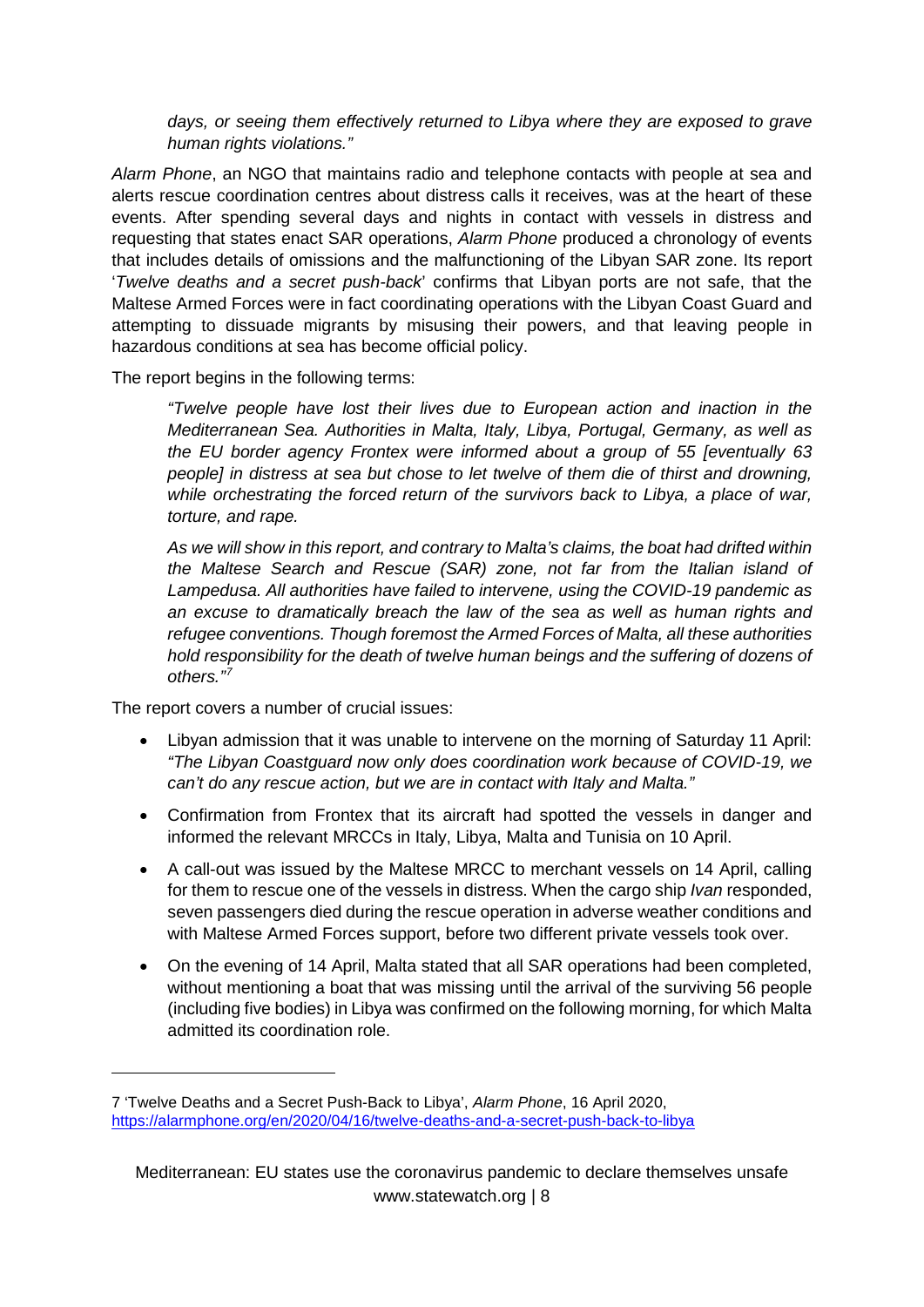These events have to be seen in the long-term context, ongoing for several years, in which the EU and its counterparts in third countries have been working to impose illegality as the norm. When the fiction of a fully functional Libyan SAR zone was placed under scrutiny and liable to be repealed, the COVID-19 emergency served as a pretext for Italy to follow suit by declaring itself unsafe. Malta also argued that its ports were closed and Libya temporarily postponed a disembarkation because of an attack near the port. Libya is in the midst of a civil war, after all.

These claims were used to justify the abandonment of people at sea for long periods, to which it appears a routine 14-day quarantine on board of ships is being instituted in Italy, on board of ferry boats off the Sicilian coast. This development is reminiscent of proposals during the early phases of implementation of the hotspot approach in southern Italy, that included calls for "*floating hotspots*" to be established on which to undertake procedures prior to disembarkation.[8](#page-8-0) The Covid-19 emergency is thus allowing long-term plans to be introduced using a public health emergency.

The *Malta Times* responded to events in a courageous editorial entitled '*We have blood on our hands*', linking the latest push-back to Libya to a case in 2002 in which 220 Eritreans were deported to Libya before their transfer to their home country, where they were tortured. This highlighted the continuity of efforts to assert policies that violate human rights in the central Mediterranean, pointing to a shift:

*"In 2002, we witnessed a sin of commission. In 2020, it is a sin of omission. Both are terrible crimes."[9](#page-8-1)*

The article also confirmed reports that the Maltese Armed Forces adopt delaying tactics when called upon to rescue migrants in distress, and was critical of European lack of support for frontline states in this field:

*"It is a known secret that the Armed Forces of Malta have been instructed to adopt delaying tactics when migrants are sighted in water, hoping they land in Italy or are*  forcibly returned to a country they are fleeing from. This tactic has now had tragic *consequences.*

*It is equally disgraceful that several EU member states have adopted an almost nonresponsive attitude to the subject of migration, especially when the tragedy isn't happening at their doorstep."*

The Maltese Armed Forces denied allegations that they sabotaged a boat and left it adrift to intimidate people who were at sea and convince them that they would never reach Malta. Domestic judicial investigations may be underway into these incidents. The Maltese prime minister, Robert Abela, responded as follows in reference to the Covid-19 emergency:

-

<span id="page-8-0"></span><sup>8</sup> 'Any hotspot to identify migrants at sea is illegal', ASGI statement translated by Statewatch, 9 June 2016,<http://statewatch.org/news/2016/jun/it-floating-hotspots-asgi.html>

<span id="page-8-1"></span><sup>9</sup> 'We have blood on our hands', *Times of Malta*, [https://timesofmalta.com/articles/view/we-have](https://timesofmalta.com/articles/view/we-have-blood-on-our-hands.785993)[blood-on-our-hands.785993](https://timesofmalta.com/articles/view/we-have-blood-on-our-hands.785993)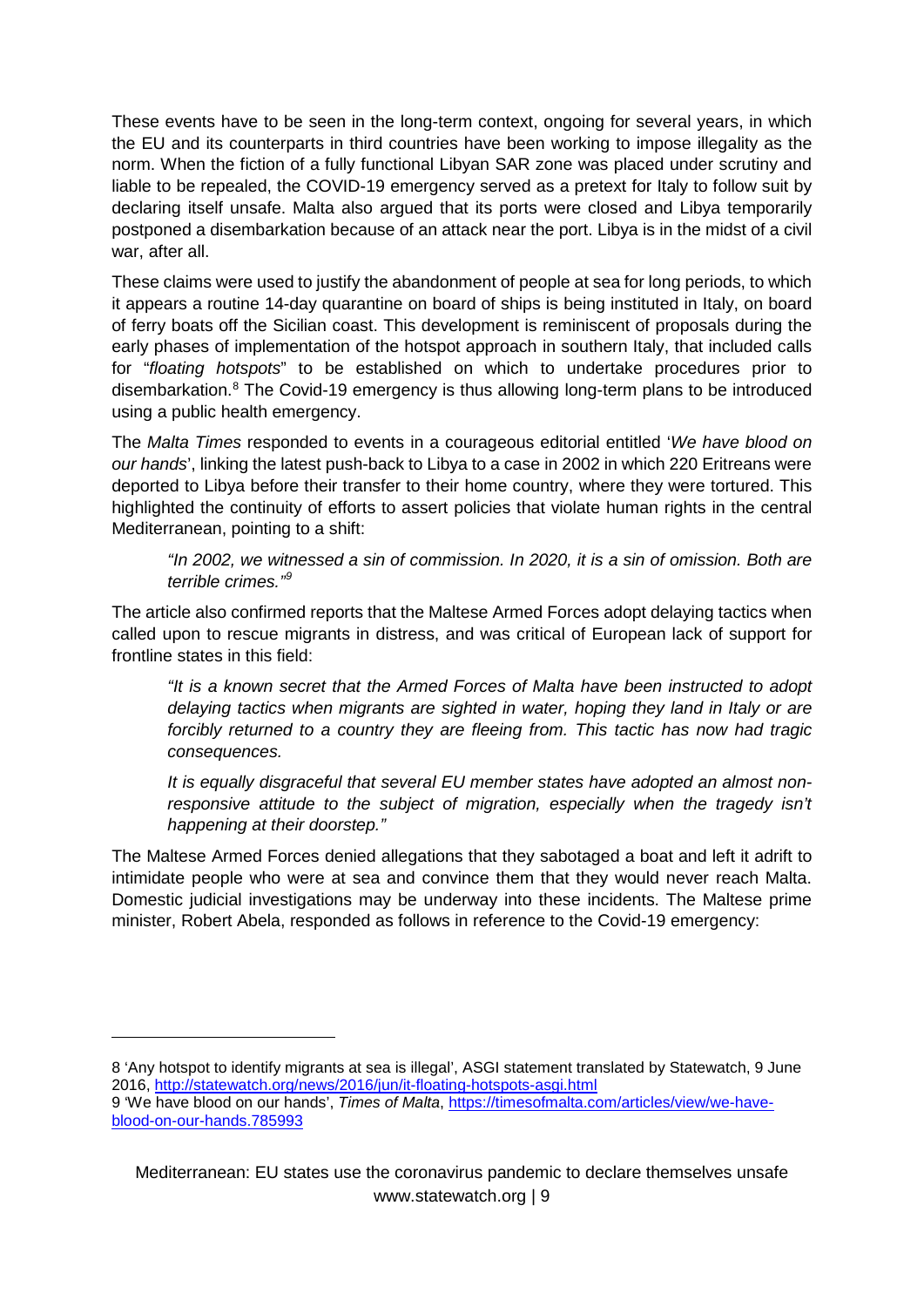*"My conscience is clear because we have done everything in our power to protect our people and all those who live in this country".[10](#page-9-1)*

However, the UNHCR envoy Vincent Coquetel noted a few problems with events he had observed from afar:

*"But for sure, lives could have been saved, the rescue should not have been delayed, those 'rescued' should not have been returned to #Libya & now need to be rescued from serious risks to their life".[11](#page-9-2)*

#### <span id="page-9-0"></span>**Frontex and Libya**

Although Frontex aircraft first observed the vessels at sea on 10 April and notified the relevant MRCCs, they were not rescued for days and 12 people are believed to have died, either on board or drowning at sea during an attempted rescue that went awry. An immediate reaction, reported by *Radio Radicale* journalist Sergio Scandura, is that private air traffic mapping services have been informed that they should not include Frontex aircraft flight routes.

Scandura has been reconstructing naval and air traffic in the central Mediterranean admirably at a time when information from official sources including the Italian Coast Guard is being scaled back, in a similar way to the reporting undertaken in the sea stretch between Turkey and Greece by *Aegean Boat Report*. He noticed a message requiring that the flight routes of two aircraft flying in Frontex missions (*Osprey 3* and *Eagle 1*) were removed from the *FlightAware* tracking platform, due to "*European government data rules*" (in the words of the site).<sup>[12](#page-9-3)</sup> Thus, the evening after it was established that the EU mission observed vessels in distress for several days resulting in the deaths of at least 12 people, flight paths became state secrets. The problem would seem to be, then, not that member states and the EU were acting unlawfully, but rather that there was proof of their misdeeds, adding to the available material on refoulements, omission and obstruction of rescues, and on the fictitious nature of the socalled 'Libyan SAR zone'.

*Statewatch* asked Frontex about the removal of data on its aircraft from the *FlightAware* platform and received the following response:

*"It is a general practice that aircraft and boats involved in law enforcement are not made visible to avoid disclosing sensitive information, such as patrolling schedules or surveillance area. I think you would agree that we should do everything possible to prevent a criminal group smuggling illegal drugs or weapons into Europe to know where a Frontex plane or boat will be patrolling at any particular time.*

*In the wrong hands, detailed information about the whereabouts of a Frontex plane or boat could undermine our efforts to keep Europe's borders safe. By revealing sensitive operational details, we would be doing a disservice to European citizens who rely on* 

-

<span id="page-9-1"></span><sup>10</sup> 'Maltese Prime Minister says he is under investigation following death of five migrants', *The Journal*, 16 April 2020, [https://www.thejournal.ie/malta-prime-minister-migrant-deaths-5078016-](https://www.thejournal.ie/malta-prime-minister-migrant-deaths-5078016-Apr2020) [Apr2020](https://www.thejournal.ie/malta-prime-minister-migrant-deaths-5078016-Apr2020)

<span id="page-9-2"></span><sup>11</sup> Ibid.

<span id="page-9-3"></span><sup>12</sup> The full report 'Il buco nero del Mediterraneo e un segreto di stato', Mediterraneo Cronaca, 17 April 2020, is available here: [http://www.mediterraneocronaca.it/2020/04/17/il-buco-nero-del-mediterraneo](http://www.mediterraneocronaca.it/2020/04/17/il-buco-nero-del-mediterraneo-e-un-segreto-di-stato-intervista-a-sergio-scandura-radio-radicale)[e-un-segreto-di-stato-intervista-a-sergio-scandura-radio-radicale](http://www.mediterraneocronaca.it/2020/04/17/il-buco-nero-del-mediterraneo-e-un-segreto-di-stato-intervista-a-sergio-scandura-radio-radicale)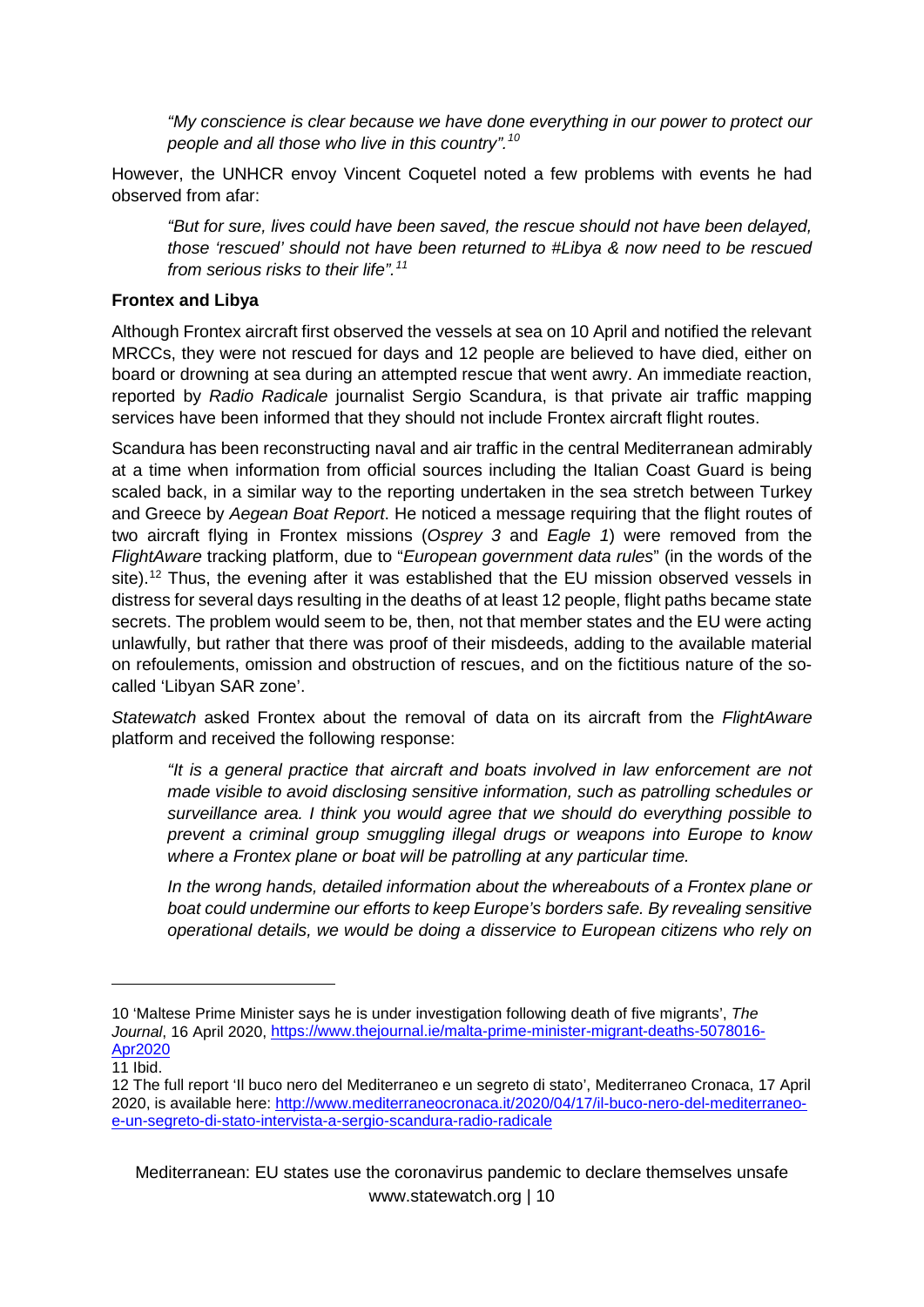*their national authorities and Frontex to keep their borders secure. This could also jeopardise the lives of our crews.*

*In regards to your questions, Frontex did not make any such requests to the websites you mention."*

Even if these assertions are taken at face value, and hiding flight details from tracking platforms does help prevent the nefarious deeds of drugs and weapons smugglers, it must be observed that keeping those details secret is also extremely useful for those agencies and institutions who wish to limit public discussion on their role in the deaths and illegal push- and pull-backs that are ongoing in the Mediterranean.

The International Organisation for Migration weighed in on 17 April to note what many observers had known for a long time, namely that many of the people returned to Libya by the Libyan Coast Guard later disappeared into unofficial detention sites about which information is not forthcoming. At least 3,200 people have been returned to Libya in 2020, and the IOM expressed concerns as to their fate, considering the "*many first-hand accounts of abuse occurring within the formal and informal detention systems in Libya.*" Furthermore, the IOM spokesperson for the Mediterranean, Safa Msehli, said:

*"Multiple credible reports from migrant communities in contact with IOM allege detainees are being handed over to smugglers and tortured in an effort to extort payments from their families, abuses that have been extensively documented by the media and UN agencies in the past."[13](#page-10-1)*

The IOM press release<sup>[14](#page-10-2)</sup> concludes by reminding states of some basic principles:

*"We remind states that saving lives is the number one priority and that distress calls must be responded to in line with international law. COVID-19 is not an excuse to forego hard-won international rights and states obligations towards vulnerable people."*

## <span id="page-10-0"></span>**Conclusion**

-

Events in the last fortnight provide further confirmation of the dishonesty and opportunism with which EU immigration policy is being advanced at both the national and EU levels, raising the need to pay close attention to state efforts to use a public health emergency to assert preexisting strategies to subordinate human rights and the rule of law to strategic policy goals. In practice, the authorities consistently disregard international law and refuse to recognise any limits to what state authorities may do to achieve objectives set in absolute terms. Normative frameworks are being wrecked through attacks against cornerstones such as the duty to rescue, the right to life and the non-refoulement principle, regardless of what UN experts, international bodies (UNHCR, IOM) or the courts of law may say. Initiatives such as the above submission to the IMO to cancel the Libyan SAR zone, the case brought against the EU and some member states before the ICC by lawyers Omer Schatz and Juan Branco and the more recent submission to the European Court of Auditors by GLAN and several civil society

<span id="page-10-2"></span><span id="page-10-1"></span><sup>13</sup> "Migrants missing in Libya a growing concern", IOM, [https://www.iom.int/news/migrants-missing](https://www.iom.int/news/migrants-missing-libya-matter-gravest-concern)[libya-matter-gravest-concern](https://www.iom.int/news/migrants-missing-libya-matter-gravest-concern)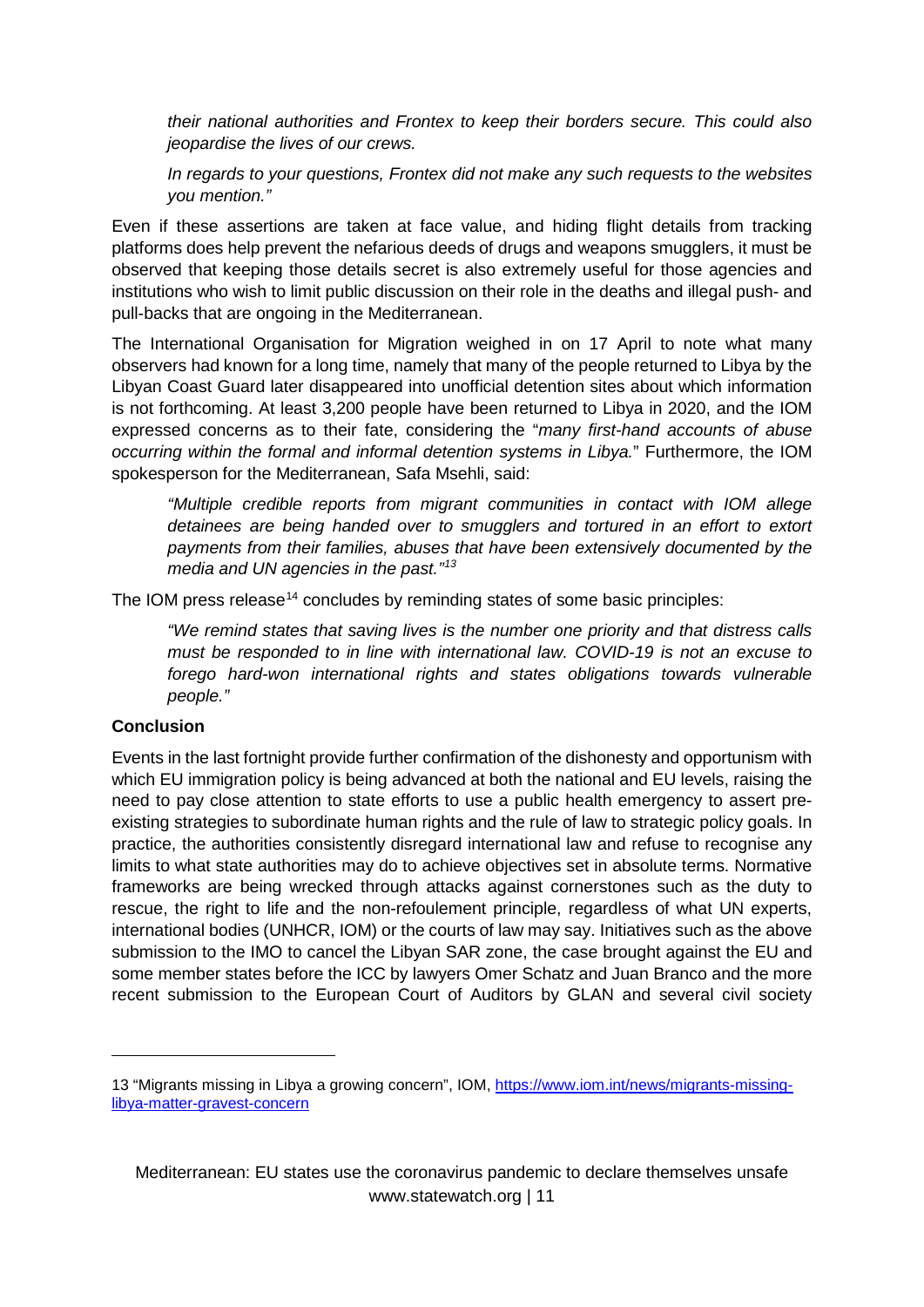organisations, offer some hope. However, the EU and member states can be expected to respond forcefully to assert their own interpretation of events and legality.

## <span id="page-11-0"></span>**Postscript: Maltese official admits coordinating rescue and return to Libya**

Following the events on Easter weekend amid criticism of Malta's role, members of the government and officials had to answer questions from the Maltese media and judiciary. In a statement given behind closed doors to a magistrate investigating a criminal case brought by the civil rights NGO *Repubblika* into this push-back, [15](#page-11-1) Neville Gafà (see above) admitted coordinating the return to Libya, acting on instructions from the Maltese prime minister's office.

The *Times of Malta* reported the claims that he repeated in public after the hearing, in what appears an attempt by EU member state governments to admit what they are doing in the hope that unlawful practices will be legalised on the basis of competing claims, not least the effectiveness of the fight against so-called irregular migration. Thus, Gafà is quoted stating that

*"I confirm that on Easter night and the days that followed I was involved in a mission in which a boat with 51 irregular migrants including 8 women and 3 minors were taken to port in Tripoli. On the same boat were five corpses."[16](#page-11-2)*

Gafà claimed that he was instructed to coordinate the operation directly with the Libyan home affairs ministry and coast guard and confirmed his role in coordinating operations during the last three years, not to enact pushbacks, but rather, to prevent boats entering Maltese territorial waters and the island state's SAR zone, He argued that, during the period in question (July 2018 to January 2020), if boats entered the Maltese SAR zone they were taken to Malta, whereas if they were heading for Maltese waters, the Libyan Coast Guard would be used to "re-direct" them. Alongside recent events, these revelations strengthen the case of people who are trying to hold the EU and several member states accountable for the deaths, abuses and unlawful outcomes produced by their immigration policies and practices.

## **Support our work Become a Friend of Statewatch**

## **Further reading**

-

Omer Schatz, Juan Branco, Communication to the Office of the Prosecutor of the International Criminal Court, ['EU Migration Policies in the Central Mediterranean and Libya \(2014-2019\)'](https://www.statewatch.org/news/2019/jun/eu-icc-case-EU-Migration-Policies.pdf), June 2019

An attempt to raise a few key issues (in Italian) on the situation in the central Mediterranean, ['L'attacco frontale ai diritti dei migranti e al diritto del mare non è casuale'](https://www.giustiziainsieme.it/it/il-magistrato-3/964-l-attacco-frontale-ai-diritti-dei-migranti-e-al-diritto-del-mare-non-e-casuale), 31 March 2020

<span id="page-11-1"></span><sup>15</sup> 'NGO seeks criminal action against ministers over decision to shut ports', *Times of Malta*, 15.4.2020, [https://timesofmalta.com/articles/view/ngo-seeks-criminal-action-against-ministers-over](https://timesofmalta.com/articles/view/ngo-seeks-criminal-action-against-ministers-over-decision-to-shut.785855)[decision-to-shut.785855](https://timesofmalta.com/articles/view/ngo-seeks-criminal-action-against-ministers-over-decision-to-shut.785855)

<span id="page-11-2"></span><sup>16</sup> 'Anger as Neville Gafà says he coordinated Libya pushback on OPM orders', *Times of Malta*, 30 April 2020, [https://timesofmalta.com/articles/view/neville-gafa-says-he-coordinated-libya-pushback](https://timesofmalta.com/articles/view/neville-gafa-says-he-coordinated-libya-pushback-on-opm-orders.788951)[on-opm-orders.788951](https://timesofmalta.com/articles/view/neville-gafa-says-he-coordinated-libya-pushback-on-opm-orders.788951)